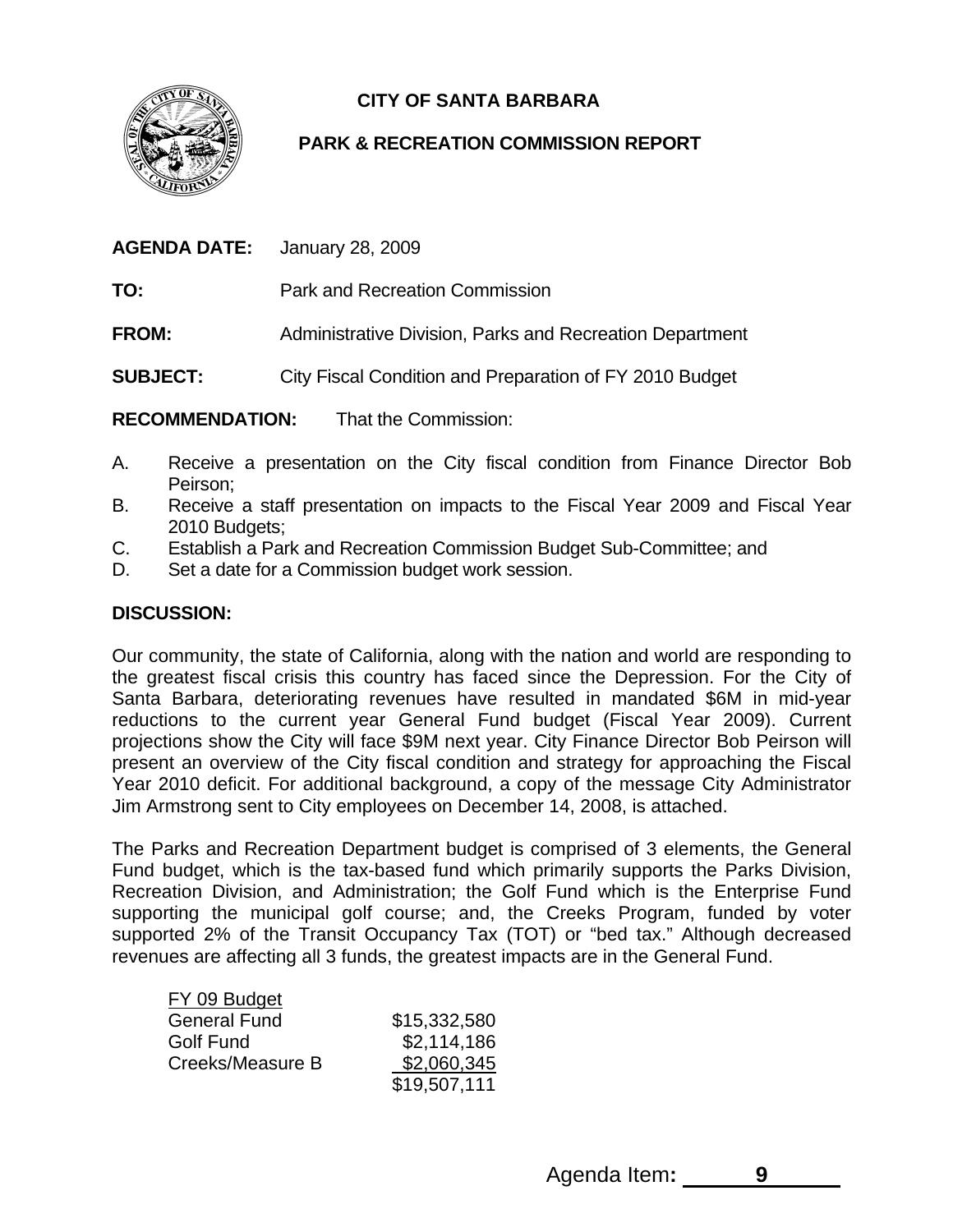Park and Recreation Commission Report City Fiscal Condition and Preparation of FY 2010 Budget January 28, 2009 Page 2

#### **Fiscal Year 2009 Reductions**

In response to declining revenues last spring, the City asked General Fund departments to recommend \$3M in "contingency adjustments" with their proposed Fiscal Year 2009 budgets. In June, the adopted Parks and Recreation General Fund budget included \$234,332 in reductions. In November 2008, with City revenues projected to be \$6M shy, departments were asked to identify further reductions to be implemented immediately. The Parks and Recreation Department submitted another \$466,709 in cuts. In total, the Fiscal Year 2009 budget includes \$741,041 in reductions. See attachments 2 and 3 for additional details on specific reductions.

### **Fiscal Year 2010 Reductions**

Staff is currently developing the Fiscal Year 2010 budget, which will be presented to the City Council in April and adopted in July 2009. The Department has been asked to include reduced expenditures of 8.4% or \$1,265,501, and propose up to \$403,755 in additional cuts which can be considered, as needed, for a possible total reduction of \$1,669,256 or 11.1%. Staff is working with City administration in developing proposed reductions, which will very likely include position reductions.

#### **Department General Fund Revenue Impacts**

Through November the Department Fiscal Year 2009 General Fund revenues were showing only a 1% decline compared to this time last year. However by the end of December, revenues were down 4.3%, close to \$200,000. It is important to note that peak revenue periods for recreation programs are January, and April through June. The Department will have to plan for additional reductions in expenditures to compensate for any non-realized revenue, which is a significant concern given the reductions already identified. Staff is reviewing mid-year projections with the Finance Department and will plan accordingly.

### **Recommendation to Appoint Commission Budget Sub-Committee**

Given the severity of the anticipated fiscal impacts, and the resulting service cuts, staff recommends that the Commission appoint two commissioners to serve on an Ad Hoc Commission Budget Sub-Committee. This committee will meet with staff throughout the budget process to discuss prospective strategies and reductions, impacts on programs and services, and the process for public consideration of the Department budget.

#### **Recommendation to Set Commission Budget Work Session**

In past years, the Commission has scheduled a budget work session to review the proposed budget once it has been presented to City Council in April. Staff recommends that the Commission consider holding at least two budget work sessions, with the first